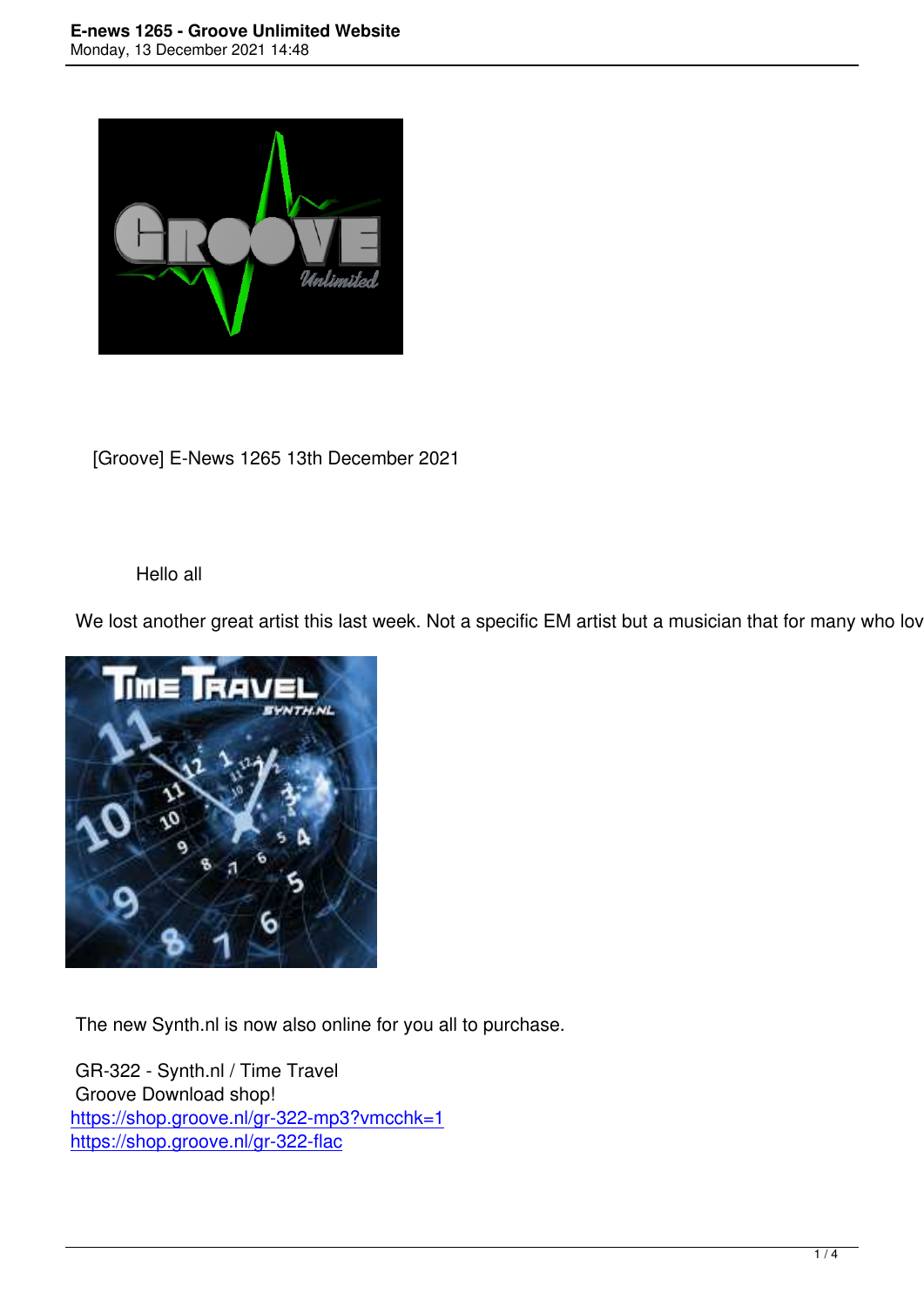Bandcamp!! https://synthnl.bandcamp.com/album/time-travel

Michel on this release!

This is my fifth solo album called 'TimeTravel' and it is kind of different from my previous solo releases. In t

-----------------------------------------------------------------------------

 HELLO 2022 (German TXT) Gestern hatte ich mit dem Planetarium Bochum gesprochen und jetzt ist die Veranstaltung auch veröffentli

https://planetarium-bochum.de/de\_DE/calendar/hello-2022.17054014 Ich hatte ja schon geschrieben, dass sich etwas an der Anfangszeit ändern könnte: jetzt 21 Uhr, wie bei de

 [Das folgende Schreiben solltest Du vom Planetarium bekommen, we](https://planetarium-bochum.de/de_DE/calendar/hello-2022.17054014)nn Du noch alte Karten hast:

Sehr geehrte Kundin, sehr geehrter Kunde,

 Sie haben ein Ticket / Tickets für die Veranstaltung "Phase 3" am 28.03.2020 um 21:00 Uhr erworben. Das Event konnte aufgrund der behördlichen Auflagen im Zusammenhang mit der COVID-19-Pandemie be

Wir freuen uns sehr, dass wir gemeinsam mit dem Ausrichter -schallwende e.V.- und den Musikern eine M

Die Ersatzveranstaltung findet statt am: Donnerstag, 30.12.2021 um 21:00 Uhr.

Konzert "Hello 2022" mit Ron Boots, Harald Grosskopf und Steve Baltes

Möchten Sie Ihr ursprüngliches Ticket für das neue Konzert nutzen, ist dafür jedoch eine Reservierung nöt Bitte senden Sie dem Tream des Planetaribun Bochden Ihren Reservierungswunsch für die Veranstaltung per Geben Sie bitte unbedingt an, dass Sie Eintrittskarten für die ausgefallene Veranstaltung besitzen. Sie erh Wünschen Sie stattdessen eine Stornierung und Erstattung, nutzen Sie bitte folgenden Link: https://www.westticket.[de/rueckabwicklung/](mailto:info@planetarium-bochum.de)

----------------------------------------------------------------

 [Englisch TXT](https://www.westticket.de/rueckabwicklung/) HELLO 2022

Planetarium Bochum https://planetarium-bochum.de/de DE/calendar/hello-2022.17054014

I had already written that something could change in the early days: now 9 pm, as at the previous HELLO  $\epsilon$ 

We are very pleased th[at together with the organizer -schallwende e.V.- and the musicians w](https://planetarium-bochum.de/de_DE/calendar/hello-2022.17054014)e have found

 The replacement event will take place on: Thursday, 30.12.2021 at 21:00. Concert "Hello 2022" with Ron Boots, Harald Grosskopf and Steve Baltes.

If you would like to use your original ticket for the new concert, however, a reservation is required:

Please send your reservation planetarium the extent of the team of the Planetarium Bochum by e-mail to: